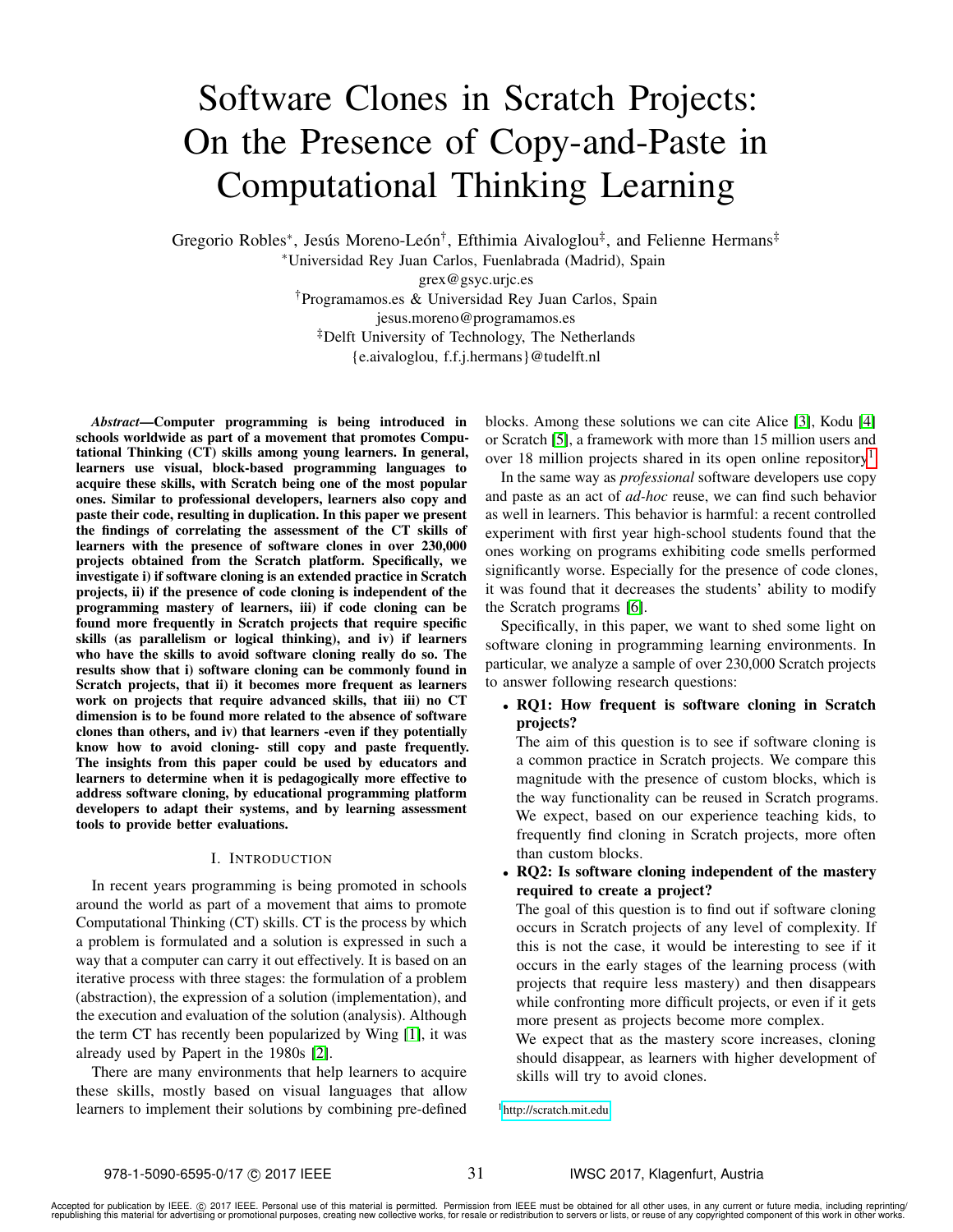• RQ3: Is software cloning related more to any of the CT dimensions?

This question addresses the fact that software cloning might have a stronger relation to some of the CT dimensions assessed by  $Dr$ . Scratch<sup>[2](#page-1-0)</sup>.

We expect that some dimensions will be more related to cloning. For instance, we *naively* assume that the *data representation* dimension should be less affected by software cloning than the *parallelism* dimension, as while the former considers the use of variables and the types of variables, the latter requires the use of two scripts (and therefore the chances of having similar, cut-and-paste prone, structures is higher).

• RQ4: Do learners who have the ability to avoid software cloning do it?

Scratch offers several ways for learners to avoid software cloning in their projects.

We expect that once learners have developed the skills necessary to avoid cloning, software clones will not be found in those Scratch projects.

The structure of the paper is as follows: After providing some background information on related research, in Section [III](#page-1-1) we present the research methodology used in the paper, in particular we explain how we have identified clones and assessed the mastery of Scratch projects. The next section introduces the case study, while Section [V](#page-3-0) offers the findings of our study. Finally, we discuss our results, including limitations and possible paths for future research.

## II. BACKGROUND

#### *A. Cloning in Scratch Manuals*

The most used Scratch manual is *Creative computing* [\[13\]](#page-6-6), a guide developed by members of the *ScratchEd* research team at the Harvard Graduate School of Education. This guide, which is available in eight languages, presents "a collection of ideas, strategies, and activities for an introductory creative computing experience using the Scratch programming language". Software cloning (and how to avoid it) is barely mentioned in this guide. When the feature to create new, user-defined custom blocks is introduced in unit 3, there is no discussion of code repetition. In addition, the explanation for this feature and the examples proposed do not include information on how to use parameters, which limits the potential of user created blocks to be utilized in different situations. In the last unit of the guide, dedicated to advanced concepts, the feature to create instances of sprites is introduced with the following, short explanation: "cloning is an easy way to create multiples of the same sprite. You can use cloning to make many objects and create cool effects in a project".

From reviewing other Scratch manuals, we have found no uniform criteria in terms of how and when to explain the concepts of software cloning and/or software reuse. Some of them even omit it. In *Scratch 2.0 Sams Teach Yourself in 24 Hours* [\[14\]](#page-6-7), a book that includes 24 sessions of one hour that

<span id="page-1-0"></span><sup>2</sup><http://www.drscratch.org>

show how to create animations, simulations, stories and games, the feature to create instances of sprites is presented in unit 9, while the possibility of creating blocks is introduced in unit 15. In *Scratch Programming in Easy Steps* [\[15\]](#page-6-8), an introduction to learn to create animations and games, no information appears on the use of instances of sprites, while custom blocks is shown in the very last chapter. Finally, in *Learn to Program with Scratch: A Visual Introduction to Programming with Games, Art, Science, and Math* [\[16\]](#page-6-9), which is a collection of hands-on projects that are designed to teach concepts to solve real-world programming problems, one of the first chapters introduces the creation of custom blocks "to enforce good programming style from the beginning"; however, the creation of instances of sprites is not discussed in this book.

## *B. Cloning in Learning Environments*

Cloning has been found to decrease the ability of novice programmers to modify Scratch programs in a controlled experiment with 61 first year high-school students in [\[6\]](#page-6-5). Also related to this work on clone identification is [\[12\]](#page-6-10), which analyzes the same dataset of Scratch projects for various code smells, including code duplication. Code duplication is found in 26% of the projects, which is more than what we find in this work. This difference is attributed to the different definition for code clones: that analysis uses 5 as the minimum number of equal blocks in a sequence to be considered a clone, unlike this work where we have set this limit to 6 blocks. Moreover, while [\[12\]](#page-6-10) also evaluates the projects in terms of utilized programming concepts, it does not analyze the relationship between code duplication and mastery or CT skills.

## *C. Assessment of CT Skills in Scratch*

A number of studies have been carried out on assessing the programming skills of novice programmers through the analysis of Scratch programs for indications of learning of programming concepts. Maloney *et al.* [\[17\]](#page-6-11) analyzed 536 Scratch projects for blocks that relate to programming concepts including loops, conditional statements, variables, user interaction, synchronization, and random numbers. Yang *et al.* examined the learning patterns of programmers in terms of block use over their first 50 projects [\[18\]](#page-6-12). In [\[19\]](#page-6-13), the use of programming concepts was examined in relation to the level of participation, the gender, and the account age of five thousand Scratch programmers. Dasgupta *et al.* investigated how project remixing relates to the adoption of computational thinking concepts [\[20\]](#page-6-14). In [\[21\]](#page-6-15), a model for assessing computational thinking in primary school students is proposed and applied on 150 Scratch projects, finding that design patterns requiring understanding of parallelism, conditionals and, especially, variables were underrepresented until a certain age.

#### III. METHODOLOGY

## <span id="page-1-1"></span>*A. Cloning in Scratch Projects*

Hairball is a Scratch code analyzer that detects bad practices in Scratch programs, such as never executed code or noninitialized object attributes [\[7\]](#page-6-16), [\[8\]](#page-6-17). Hairball is a plug-in based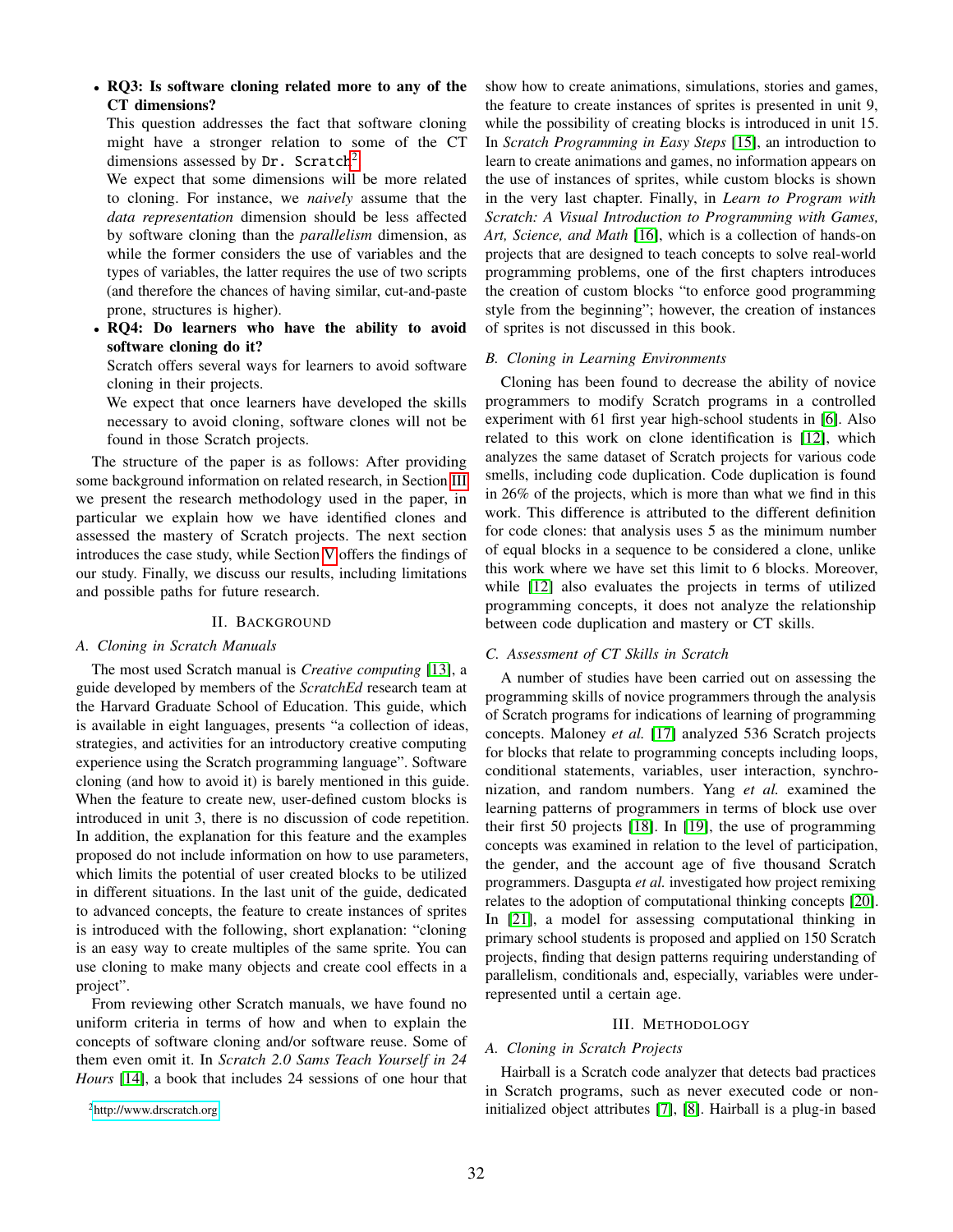

<span id="page-2-1"></span>Fig. 1. Two scripts repeating code.

architecture, in which we added functionality to detect duplicated  $\rm code^3$  $\rm code^3$ , called  $\rm duplicate.DuplicateScripts$  within a Scratch project. All blocks in a project are tokenized, so that two sequences that only differ in the receiving values are considered to be clones. The number of equal blocks in a sequence to be considered a *clone* and not coincidentally similar has been set to 5, i.e., the smallest possible sequence is composed of 6 blocks. The identification procedure is intraproject and not inter-project, so cloning between projects is not considered in this study.

Figure [1](#page-2-1) shows two programs containing blocks where the only difference lies in the values that they receive as parameters. When processed by the duplicate.DuplicateScripts plugin, these programs are tokenized. In both cases, the code of the programs would be translated into the following sequence of tokens:

'when I receive %s' 'set rotation style %s' 'repeat %s%s' 'move %s steps' 'next costume' 'if on edge, bounce' 'wait %s secs'

This would result in the plug-in considering them a *clone*. The *right way* to implement this functionality in Scratch would be by defining a custom block that receives several values per parameter and reusing this block in both programs, as shown in Figure [2.](#page-2-2) The maintainability of this implementation would be higher. Custom blocks are sprite-specific, i.e., Scratch does not support the definition of project-wide custom blocks. Our plug-in takes this into consideration: it only considers software clones found in the same sprite.

Scratch offers a feature that users can use to avoid duplicating sprites. This feature, labeled *create clone* in the Scratch environment, allows to generate new instances of a character; each created instance executes the programs of the sprite. One of the plug-ins developed for the Hairball environment allows to detect the use of this feature in the source code of the projects. Aiming to avoid confusion, in this paper we refer to this feature as *instances of sprites*.

<span id="page-2-0"></span><sup>3</sup>The plug-in is publicly available at [https://github.com/jemole/hairball/blob/](https://github.com/jemole/hairball/blob/master/hairball/plugins/duplicate.py) [master/hairball/plugins/duplicate.py](https://github.com/jemole/hairball/blob/master/hairball/plugins/duplicate.py)



Fig. 2. Definition of a custom block to avoid code repetition.

<span id="page-2-2"></span>

| Pr. SCral                                                                            | $\sim$                                        | DR. SCRATCH(BETA VERSION)<br>HELP |
|--------------------------------------------------------------------------------------|-----------------------------------------------|-----------------------------------|
| Score: 17/21<br>$1 - 1$                                                              | Level up                                      | Level                             |
| The level of your project is                                                         | $\star$ Flow control                          | 3/3                               |
| <b>MASTER!</b>                                                                       | <b>SE Data representation</b>                 | 2/3                               |
| You're the master of the universe!!!<br><b>iC/Come back to your Scratch project.</b> | Abstraction                                   | 1/3                               |
| <b>Best practice</b>                                                                 | User interactivity<br>$\star$ Synchronization | 2/3<br>3/3                        |
| C 6 duplicated scripts.<br>✔ 31 sprite naming.                                       | $\star$ Parallelism                           | 3/3                               |
| <b>O</b> 0 dead code.<br><b>O</b> 26 sprite attributes.                              | $\star$ Logic                                 | 3/3                               |
| <b>Project certificate</b>                                                           | .<br>ш                                        |                                   |
| https://scratch.mit.edu/projects/2294898/<br>Download                                |                                               |                                   |

<span id="page-2-3"></span>Fig. 3. Dr. Scratch analysis for a project with advanced CT Score. The Scratch project is available at<https://scratch.mit.edu/projects/2294898/>

According to the classification in [\[10\]](#page-6-18), in this paper we are identifying clones of Type-1 ("an exact copy without modifications") and Type-2 clones ("a syntactically identical copy; only variable, type, or function identifiers were changed"), in the latter case –at least partially– as we do not take into consideration changes to function identifiers.

## *B. Assessment of CT Skills*

Dr. Scratch is a free web-based tool that analyzes Scratch projects for the development of seven dimensions of the CT competence: abstraction and problem decomposition, logical thinking, synchronization, parallelism, algorithmic notions of flow control, user interactivity and data representation [\[9\]](#page-6-19). These dimensions are evaluated by means of a static analysis of the source code and are given a score that ranges from 0 to 3, following the criteria that are presented in Table [I.](#page-3-1) The aggregated sum of all dimensions gives the mastery score, which is hence a number between 0 and 21. An example of an assessment report can be seen in Figure [3;](#page-2-3) the project analyzed has achieved 17 points of mastery score, pointing out an *advanced* CT level of its author.

Dr. Scratch has been conceived following the ideas of Scrape [\[11\]](#page-6-20), a tool that allows visualizing the blocks being used in a Scratch project, and its core is built on top of Hairball [\[7\]](#page-6-16).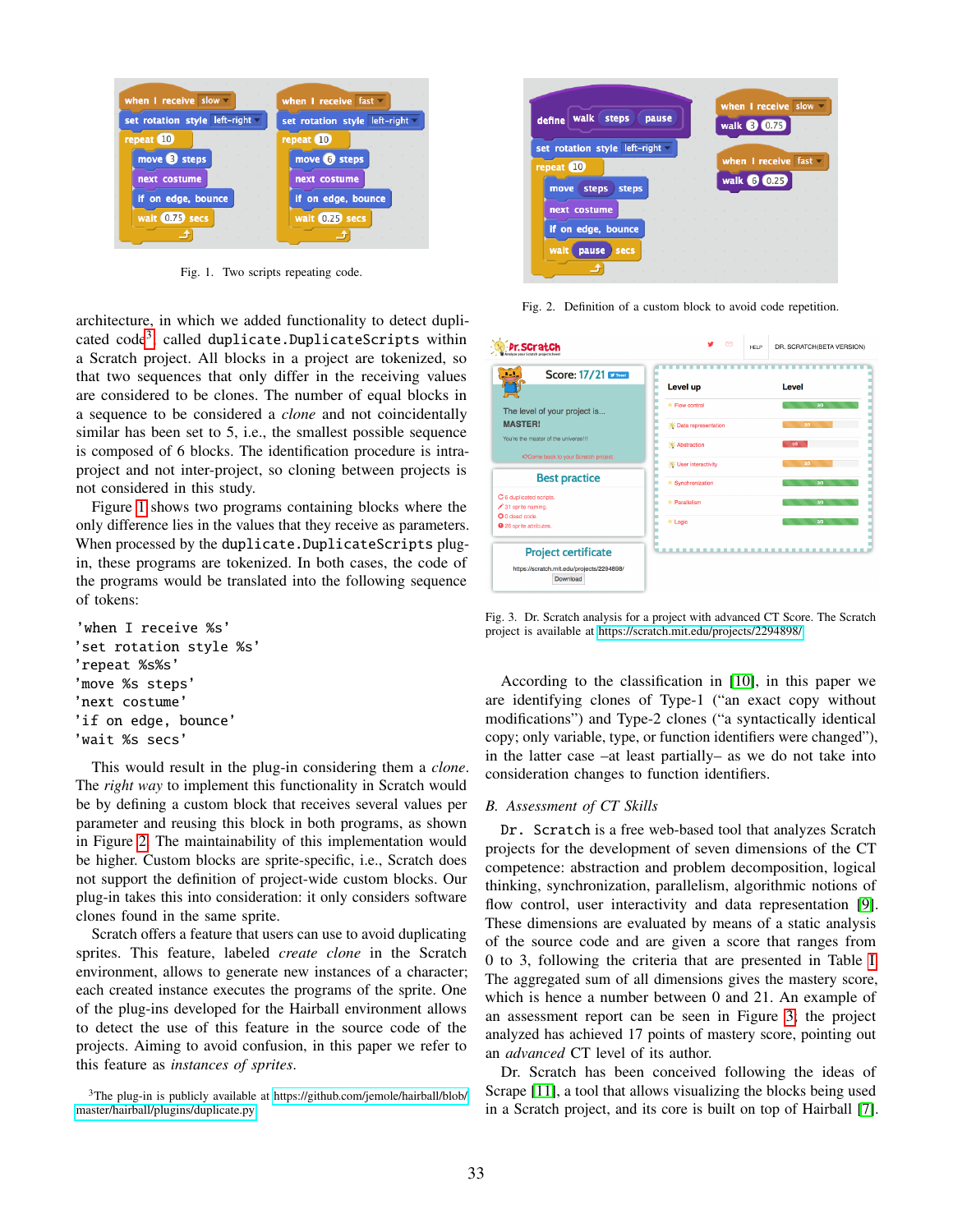<span id="page-3-1"></span>

| CT dimension          | <b>Basic</b> $(1pt)$               | Developing (2pt)                  | Proficient (3pt)                     |
|-----------------------|------------------------------------|-----------------------------------|--------------------------------------|
| Abstraction and prob- | more than one script and more than | procedures (creation of custom    | use of clones (instances of sprites) |
| lem decomposition     | one sprite                         | blocks)                           |                                      |
| Parallelism           | two scripts on green flag          | two scripts on key pressed or on  | two scripts on when I receive mes-   |
|                       |                                    | the same sprite clicked           | sage, or video or input audio, or    |
|                       |                                    |                                   | when backdrop changes to             |
| Synchronization       | wait                               | message broadcast, stop all, stop | wait until, when backdrop changes    |
|                       |                                    | program                           | to, broadcast and wait               |
| Flow control          | sequence of blocks                 | repeat, forever                   | repeat until                         |
| User interactivity    | green flag                         | keyboard, mouse, ask and wait     | webcam, input sound                  |
| Logical Thinking      | if                                 | if else                           | logic operations                     |
| Data representation   | modifiers of object properties     | variables                         | lists                                |

TABLE I LEVEL OF DEVELOPMENT FOR EACH CT DIMENSION ASSESSED BY DR. SCRATCH [\[9\]](#page-6-19)

## IV. CASE STUDY

The dataset that we used for this study is the one made available from [\[12\]](#page-6-10). The dataset consists of 250,166 projects scraped from the Scratch project repository. Those are the projects most recently shared in the Scratch projects page<sup>[4](#page-3-2)</sup> when the web scraping program run on March 2nd 2016. The web scraping program, as well as all scraped projects in JSON format are available.<sup>[5](#page-3-3)</sup>

We have run the duplicate.Duplicate scripts on all the Scratch projects from our data set, storing in a CSV file the information on the number of clones and custom blocks found in each of the projects. In addition, we have run Dr. Scratch on all projects in order to obtain the scores for the seven dimensions and the total mastery score, and have added this information to the CSV file. The data in the CSV file is then analyzed with Pandas. The raw data and the IPython notebook of the analysis can be obtained in the replication package<sup>[6](#page-3-4)</sup>.

# V. FINDINGS

# <span id="page-3-0"></span>*A. RQ1: Frequency of Cloning in Scratch Projects*

Out of the 231,050 projects that compose our sample, 46,653 (20.19%) contain at least one software clone. On the other hand, we can find 17,863 projects that define custom blocks (7.73%). This means that there are almost three times more projects with software clones than with custom blocks. We have identified as well 6,060 projects that contain both software clones and custom blocks; this supposes 2.62% of all projects. 12.99% of projects with clones have custom blocks, and 33.92% of the projects that create custom blocks contain software clones.

The correlation between cloning and custom blocks is 0.124, noting that –when considering the complete sample– we cannot infer that projects with clones are more prone to use custom blocks.

RQ1: Software clones can be commonly found in Scratch projects (*ca.* 20%), almost three times more frequently than custom blocks (*ca.* 7.5%). A third of the projects where user-created custom blocks are found also contain software clones.



<span id="page-3-5"></span>

# *B. RQ2: Software Cloning and Mastery Score*

Figure [4](#page-3-5) offers a histogram with the distribution of the total mastery score of the projects under analysis. As it can be seen the mastery score is not evenly distributed, as most of the projects are located in the range between 6 and 11 points. Only a minor number of projects have a very low or very high score. The figure also provides information on the projects with (blue) and without (green) software clones; the amount of projects that contain at least one clone is not relevant until a mastery score of 6, and from then on, the share of projects with clones increases with the mastery score. More than 52% the projects that have at least 16 points of mastery have at least one clone.

RQ2: Cloning and custom blocks are almost non-existent until a given mastery score (of 6/21). Cloning is then extensively present in Scratch projects and becomes more frequent as the mastery score rises. For projects of a relative complexity onwards (mastery score  $> 15$ ), more than half of the projects contain software clones.

<span id="page-3-2"></span><sup>4</sup><https://scratch.mit.edu/explore/projects/all/>

<span id="page-3-3"></span><sup>5</sup><https://github.com/TUDelftScratchLab/ScratchDataset>

<span id="page-3-4"></span><sup>6</sup><https://gsyc.urjc.es/~grex/repro/2016-iwsc-scratch>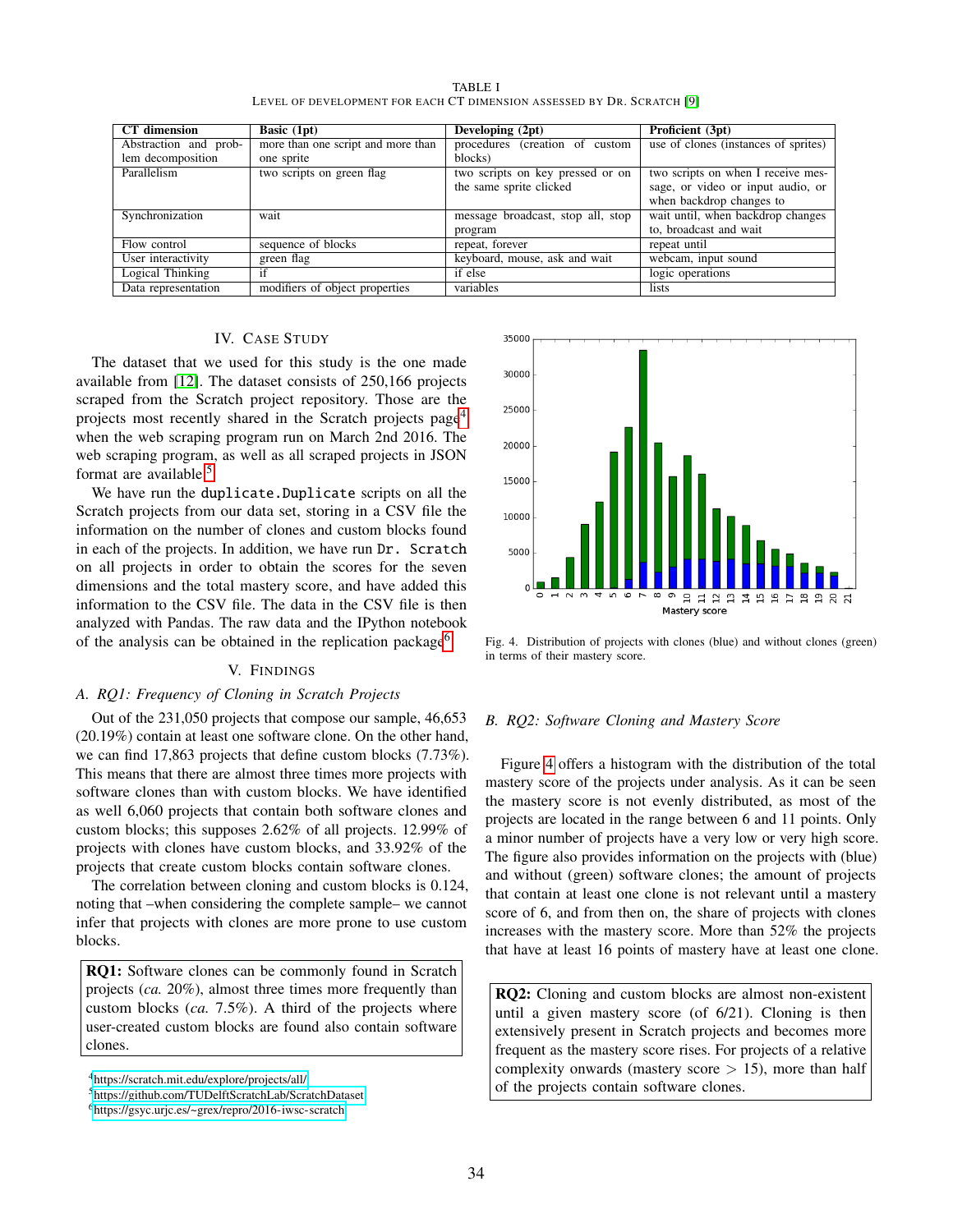#### TABLE II

<span id="page-4-0"></span>NUMBER OF PROJECTS WITH CUSTOM BLOCKS (CUSTOMB), AND WITH CUSTOM BLOCKS AND SOFTWARE CLONING (ABSOLUTE AND PERCENTAGE) BY MASTERY SCORE.

#### TABLE III

<span id="page-4-1"></span>NUMBER OF PROJECTS WITH INSTANCES OF SPRITES (IOS), AND WITH INSTANCES OF SPRITES AND SOFTWARE CLONING (ABSOLUTE AND PERCENTAGE) BY MASTERY SCORE.

| Mastery                  | w/CustomB | $w/CustomB \cap w/Clones$ | $\%w/CustomB\cap w/Clones$ | Mastery       | w/IoS | $w/IoS \cap w/Clones$ | $\%w/IoS \cap w/Clones$ |
|--------------------------|-----------|---------------------------|----------------------------|---------------|-------|-----------------------|-------------------------|
| 6                        | 457       |                           | $0.22\%$                   | 6             | 12    | $\theta$              | $0.00\%$                |
| $\overline{\phantom{a}}$ | 1,046     | 17                        | 1.63%                      | $\mathcal{I}$ | 112   | $\Omega$              | $0.00\%$                |
| 8                        | 1,107     | 43                        | 3.88%                      | 8             | 371   | $\overline{30}$       | 8.09%                   |
| 9                        | 929       | 74                        | 7.97%                      | 9             | 979   | 179                   | 18.28%                  |
| 10                       | 778       | 81                        | 10.41%                     | 10            | 1,246 | 284                   | 22.79%                  |
| 11                       | 837       | 117                       | $13.98\%$                  | 11            | 1.787 | 241                   | 13.49%                  |
| 12                       | 975       | 151                       | 15.49%                     | 12            | 1,648 | 407                   | 24.70%                  |
| 13                       | 1,147     | 208                       | 18.13%                     | 13            | 1,582 | 386                   | 24.40%                  |
| 14                       | 1,061     | 236                       | 22.24%                     | 14            | 1,910 | 518                   | 27.12%                  |
| 15                       | 1,112     | 306                       | 27.52%                     | 15            | 2,183 | 955                   | 43.75%                  |
| 16                       | 1,391     | 553                       | 39.76%                     | 16            | 1,555 | 729                   | 46.88%                  |
| 17                       | 1,589     | 796                       | 50.09%                     | 17            | 1,828 | 992                   | 54.27%                  |
| 18                       | 1,587     | 907                       | 57.15%                     | 18            | 2,470 | 1,328                 | 53.77%                  |
| 19                       | 1,671     | 1,053                     | 63.02%                     | 19            | 2,709 | 1,937                 | 71.50%                  |
| 20                       | 1,907     | 1,446                     | 75.83%                     | 20            | 2,339 | 1,841                 | 78.71%                  |
| 21                       | 89        | 71                        | 67.62%                     | 21            | 105   | 86                    | 81.90%                  |

## *C. RQ3: Software Cloning and CT Dimensions*

Figure [5](#page-5-0) shows the amount of projects with clones by the score obtained for each dimension, as provided by Dr. Scratch. As it can be seen, there is no dimension that is free of cloning. For lower scores of some dimensions the absence of software clones is related to the low complexity of the programs (as we have already seen for projects that require a total mastery below 6). However, for all of the dimensions around 50% of the projects with three points have software clones. This means that none of the current seven dimensions under evaluation serves as a way of mitigating the effect of copy-and-paste by learners.

RQ3: Software clones are present in all CT dimensions. In the highest level of developed skills of all dimensions, software cloning can be found in around half of the projects.

## *D. RQ4: Avoidance of Software Cloning by Advanced Learners*

The results for the "Abstraction [and problem decomposition]" dimension (on the left in Figure [5\)](#page-5-0) allow us to answer RQ4. In total numbers, there are 17,863 projects that incorporate custom blocks. Of these, 6,060 projects (33.92%) also include software clones.

Table [II](#page-4-0) offers more insight into the common presence of custom blocks and software cloning. The trend for the overall mastery score (in Figure [4\)](#page-3-5) is found to be replicated with custom blocks: software cloning tends to increase with the mastery required for the projects. However, while with mastery, over 40% of the projects can be found to have software cloning from a score of 13 onwards, in projects containing custom blocks this happens for projects with at least a mastery score of 17. In other words, although the use of custom blocks does not mitigate software cloning, it delays its appearance towards more complex projects.

Table [III](#page-4-1) provides the results from analyzing the common presence of instances of sprites and software cloning. Again,

TABLE IV

<span id="page-4-2"></span>CORRELATION COEFFICIENTS OF MASTERY SCORE, AS PROVIDED BY DR. SCRATCH, WITH THE PRESENCE OF CLONES, OF CUSTOM BLOCKS (CUSTOMB), AND OF INSTANCES OF SPRITES (IOS) IN SCRATCH PROJECTS.

|       | nes | $C$ ustom $B$ |       |
|-------|-----|---------------|-------|
| sterv |     | 000           | 0.191 |

the trend is similar as the previous ones for the total mastery and custom blocks, with an increasing share of software cloning with the mastery score. As can be seen, the use of this feature delays the appearance of software cloning, although it does not completely avoid the issue, since over 40% of projects using instances of sprites with 15 mastery points or more present software cloning. Comparing these results with those in Table [II,](#page-4-0) we can see that the use of instances of sprites has a lesser impact on the reduction of software cloning than custom blocks.

Table [IV](#page-4-2) provides the correlation coefficients between the mastery score given by Dr. Scratch and the presence of clones (0.465), custom blocks (0.099) and instances of sprites (0.191). In all cases the relationship is positive, but the coefficient for clones is over twice as high as the one for instances of sprites, and the latter is twice as high as the one for custom blocks; this means that learners tend, while they become more proficient in Scratch, to use far more clones than to create instances of sprites and custom blocks.

RQ4: Learners who have the abilities to avoid software clones, also clone. However, they clone less frequently with the exception of very complex projects, where they clone the same.

#### VI. DISCUSSION

We have found that software cloning is an extended practice in the Scratch learning environment. Learners start to clone when in the *development* level, but make heavy use of cloning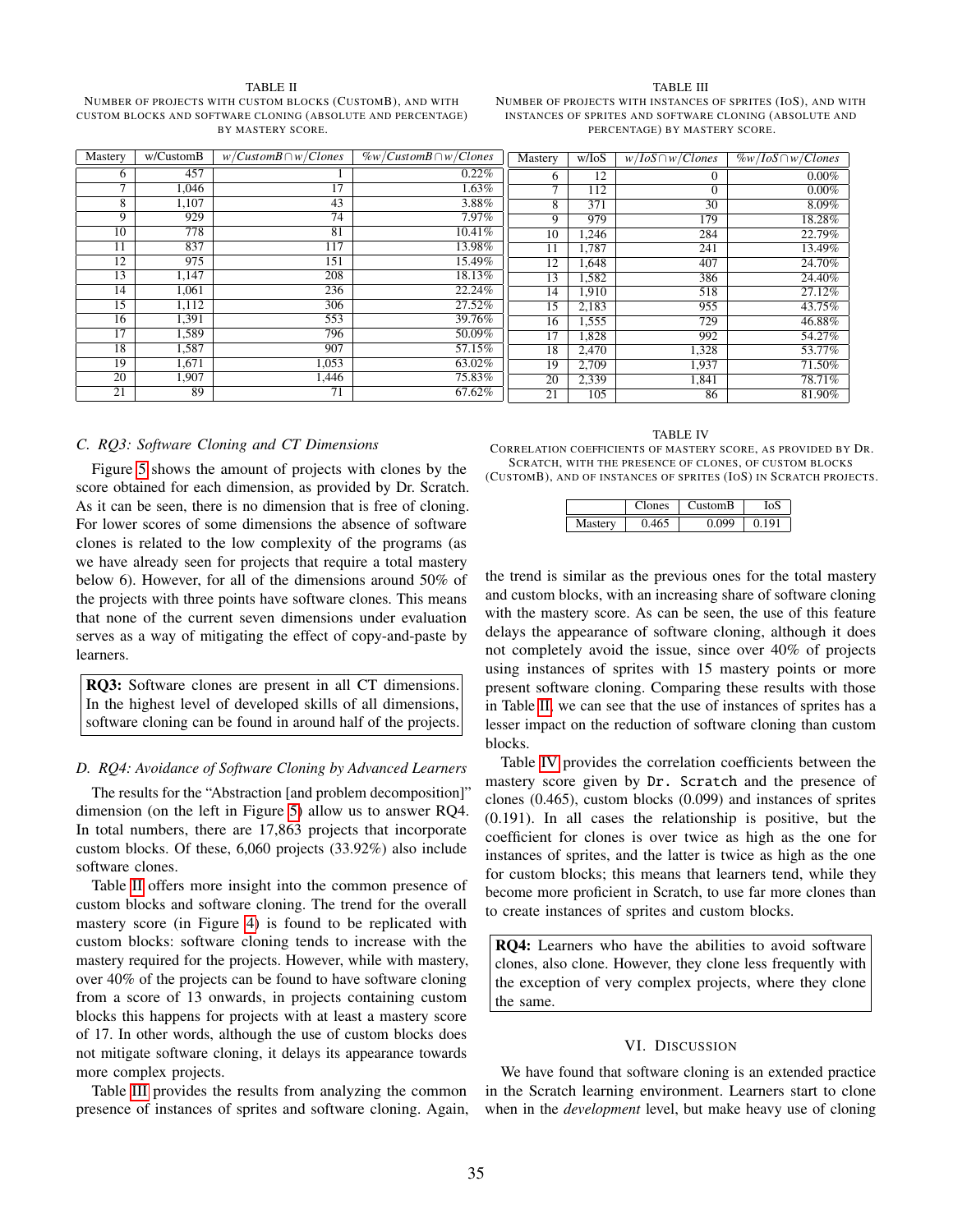

<span id="page-5-0"></span>Fig. 5. Distribution of projects with clones (blue) and without clones (green) for each CT dimension assessed by Dr. Scratch.

during the *master* level. Although we expected cloning to disappear with high mastery scores, the results show that this does not happen.

In contrast, custom blocks are used far less than cloning (around one third). We expected that the use of custom blocks would make software cloning less used, but results show the opposite. At a mastery score of 10 is where the gap between cloning and custom blocks is highest. Probably it is at that point where it makes sense to pedagogically address cloning with learners, as at that point they have the necessity to have similar functionality several times in their project, but they do not know how to implement it. However, as Scratch currently does not support project-wide custom blocks, learners sometimes have no other option than to copy and paste custom blocks in all sprites that need them. Note that as we only consider intra-sprite clones in our study, this does not affect our results.

We argue that learning platforms, such as Scratch, should have a way to make learners give custom blocks preference to cloning. It is our opinion that by creating custom blocks, learners are acquiring higher skills in the resolution of problems, offering a more generalized solution that is easier to understand and maintain. This argumentation is inline with the goals of CT development in learners. We therefore argue that learning environments such as Scratch should include functionality to detect code cloning, and warn learners, advising to use custom blocks, for instance.

We also have found that cloning has not been paid the importance it should have, although some advances can be counted in the last years. So, in Scratch 1.4 there was no possibility of creating custom blocks or instances of sprites; these were introduced with Scratch 2.0 in May 2013. However, the most-used Scratch manuals do not sufficiently address the problem (and how to solve it with user-made custom blocks). On the other hand, the CT educational community has not taken it into consideration for their assessment. As a matter of fact, for the creation of the Dr. Scratch rubric, we analyzed how educators performed their assessments manually; software cloning was not part of any assessment, so it was not included in Dr. Scratch's assessment. As by now, custom blocks contributes to 2 points for abstraction, while the creation of sprite instances adds 3 points, as experts thought that the latter requires a higher level of abstraction skills; if we consider our results (especially, the ones from RQ4), the assignment of points could be switched, as custom blocks address software

cloning more than the creation of sprite instances (see the share of software clones for the *Abstraction* dimension in Figure [5\)](#page-5-0). In our opinion, given that to achieve a *mastery* level of CT a proper use of custom blocks and cloning should be made, we should value a change in the assessment rubric of Dr. Scratch to specifically address the appearance of software cloning by introducing a penalization score when found.

## *A. Threats to Validity*

The number of projects under study is low, as it represents around 1.5% of the total amount of Scratch projects that are hosted in the Scratch repository. Even though the sample is large, with over 230,000 projects, it could well be that it is not representative of the whole population of projects.

In our quest to find clones, we only identify some of the types of possible software clones (Type-1 and partially Type-2 clones). The other types of clones that can be found in the literature, Type-3 ("a copy with further modifications; statements were changed, added, or removed" [\[10\]](#page-6-18)) and Type-4 ("two or more code fragments that perform the same computation but are implemented by different syntactic variants" [\[22\]](#page-6-21)) are not considered. This means that we could potentially find more clones than the ones found, i.e., the amount of clones we report is a lower bound of the total number of clones. In this regard, the problem of software cloning in Scratch projects could be even worse than the one reported in this paper.

We only report intra-project cloning. The Scratch platform offers the possibility to *remix* projects from other users, an action that is similar to what is known as *forking* in well-known development platforms such as GitHub. Given that there are no libraries in Scratch, there are few possibilities to avoid interproject cloning, making this a minor threat to the validity of our study. However, what can impact the results is the possibility that learners might have *remixed* a complex project without software clones, and then added these, resulting in a project with high mastery score and software clones.

In this paper, we have assumed software cloning as a bad practice, although there is evidence that in some contexts this has not to be the case [\[23\]](#page-6-22). However, of all the patterns of cloning described in [\[23\]](#page-6-22), in our opinion only "Parameterized Code" ("When implementing a solution to a common problem, it is often the case that this solution can be modified to solve a new problem by changing only a few identifiers or literals in the code. This commonly occurs when implementing basic